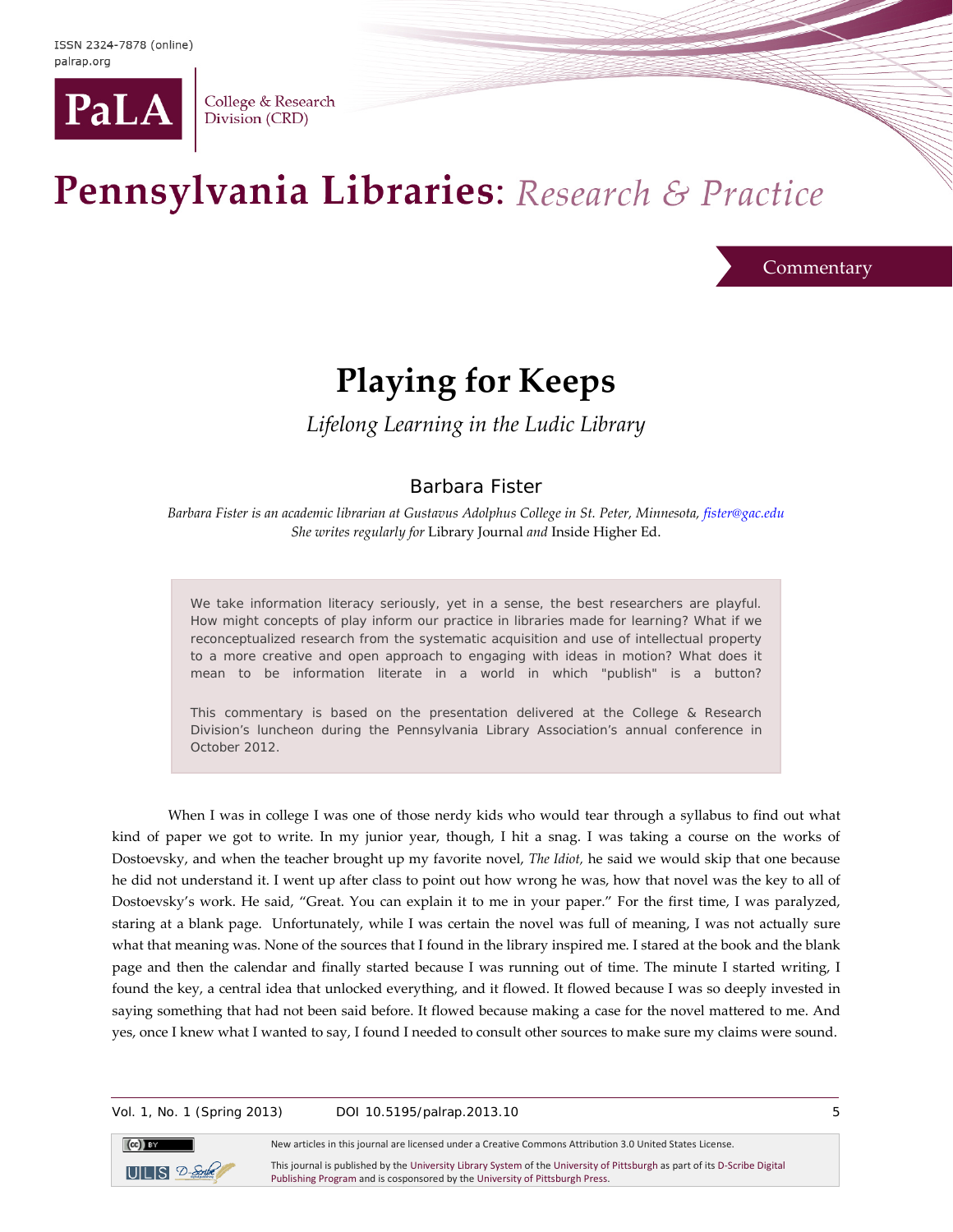That was an exhilarating experience. Even though I enjoyed writing papers, this one was different. It mattered in a way nothing else had. And when the teacher told me it gave him a new respect for the novel, and a new way to think about it, that reward meant far more than a grade.

A different story about doing research is told in a marketing video at the website for Citelighter [\(www.citelighter.com\)](http://www.citelighter.com/), software students can use to organize and document their research. "Naturally, we strive to achieve our dreams," the video starts out, with cheerful, uplifting music. "But life is downright hectic. You have all of your classes, each assigning books, papers and projects. You have to make money, stay healthy, and hang out with friends. When you finally have time to really chase those dreams, you realize you have too much to handle." The program promises to help students get organized. "Just go to your favorite sources," the video says, "to find the facts you need for your paper." After you have copied, rearranged, and stitched them together, all you have to do is press a button and your paper is done. Better yet, the snippets you copy are shared so that students can use them to build more papers.

This product illustrates how many students approach research papers. We know from Project Information Literacy [\(www.projectinfolit.org\)](http://www.projectinfolit.org/) that students are pragmatic, and consider research something they need to get through using a familiar strategy and familiar databases. While librarians and instructors imagine research as a chance to explore, students work hard at reducing the overwhelming number of choices before them. They often use whatever tools have worked before and don't want to invest the time in learning new strategies or getting distracted by reading something that turns out not to be useful.

The practical cut-and-paste approach to sources is confirmed – and then some – by The Citation Project, a discouraging study of first-year writing [\(site.citationproject.net\)](http://site.citationproject.net/). It is not that students plagiarize (though some do), and it is not that they do not know how to use sources effectively in writing (though mostly they do not). They do not understand the sources they use. That could be because they do not even *read* them. Almost all of the material students in the study drew from sources was quoted directly, rather than being paraphrased or summarized, and most quotes were from the first or second page of the source. It seemed students did not read beyond the point where they found a useable quote. This is not what we hope for when we assign research. Yet grabbing quotes and gluing them together is exactly what Citelighter is for. The video divides research into two parts: finding facts and making an argument. Anything that comes from a source is called a "fact," and the role of facts is to support an argument.

We are schooling students to take a position about something they do not know much about and suggest in the process that all knowledge is pretty much the expressions of personal opinion supported by cherry-picked facts, not an ethical and open-ended process of reasoning from evidence. And this is a shame, because we would like to think that an important part of what students learn in college is respect for knowledge gained through interaction with sources, not simply using sources the way advertisers, politicians, and lobbyists do. We want students to recognize that sources come from people like them and that, just like the authors of those sources, they play a role in the making of knowledge. We want liberal learning to be truly liberating, and we want the library to play a role in that act of liberation. Instead, we hand them a set of rules, and they go shopping for ingredients. They also have strict guidelines on how those ingredients must be listed on a label, one of those labels required by law that nobody actually reads.

This practice is closely related to Paulo Freire's (1993) banking concept of education, the process of depositing information into the heads of students, a kind of teaching he felt was deliberately oppressive. It first tells students their job is to listen, not to create or question. Second, it suggests that knowledge is something concrete, immutable, not subject to change. In contrast, problem-posing education, he felt, gives students the freedom to ask questions and to engage in answering them, a kind of education that is "the practice of freedom" – which is what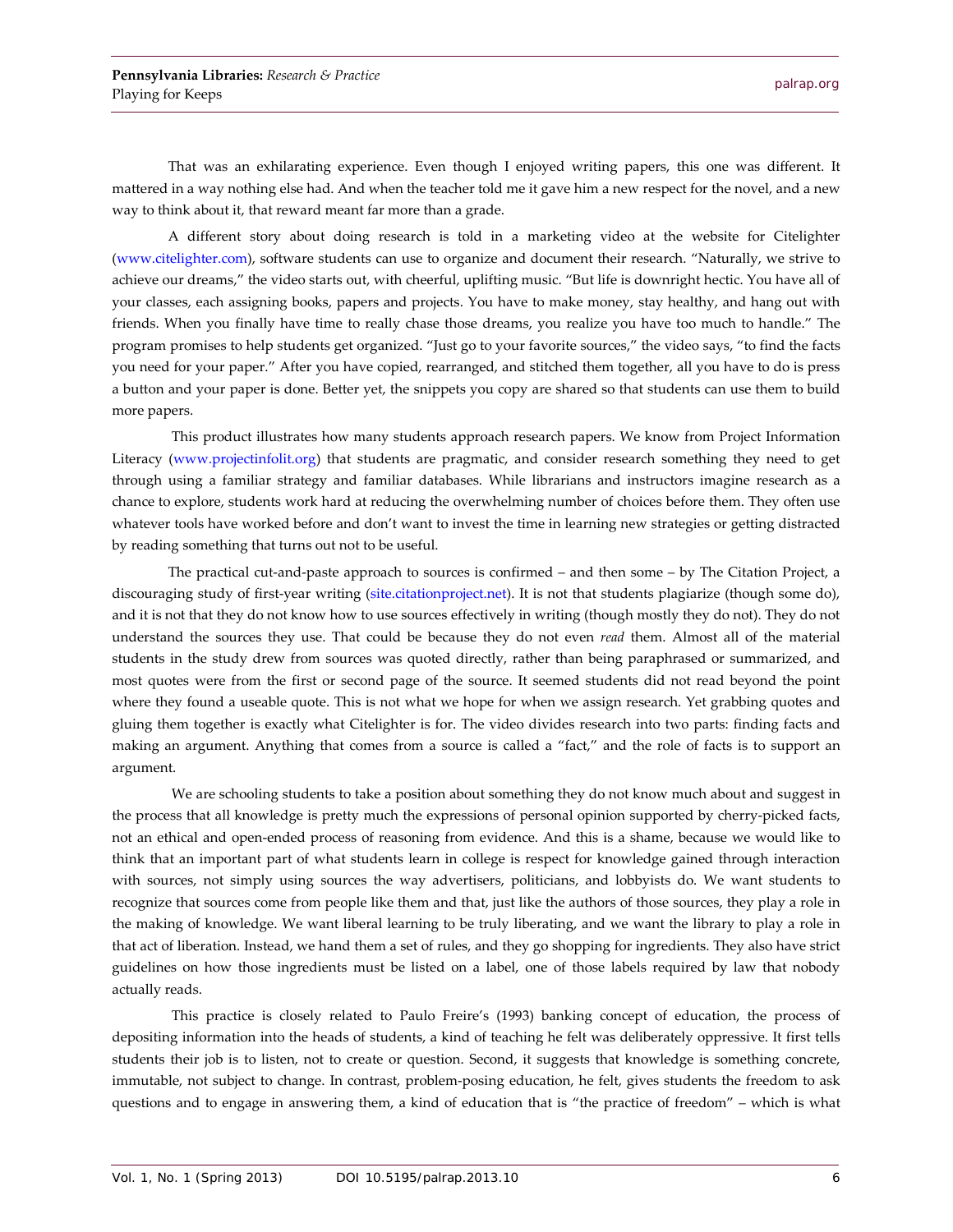liberal education is meant to be. When students think of knowledge as stuff they acquire from Google or the library's various shopping platforms, we have moved from the bank into the shopping mall. We haven't moved very far at all.

What does play have to do with all this? If you look the word up in the *Oxford English Dictionary* the definitions go on for pages. It is a rich word that means a whole lot of things: room for movement, a dramatic performance of a story, a method of making words mean something different than usual, to ridicule or mock, to amuse oneself, to engage in a game, to joke, to set in opposition, to perform a role involving mimicry, to have fun. These meanings tend to fall into two categories, performance and freedom. In a way, these map to two different kinds of play that engage different parts of the brain. *Epistemic* play focuses on finding ways to accomplish goals, while *ludic* play is exploratory, improvisatory, and engaged in the moment rather than in a future goal. Children encounter water and test it, then smack its surface to see what happens. Later, water might become a medium in which they compete with others to see who can swim the fastest, another aspect of play representing an organized competition that relies on practice and knowing the rules, rules that often reflect social structures and beliefs.

*Gamification,* the introduction of game-like rewards into the design of software platforms to encourage involvement, has stirred some interest in higher education, but I am a bit leery of the temptation to introduce competition as a lever for engagement. When it comes to the way knowledge works, winning isn't everything. On the contrary, it is an invitation to take shortcuts or oversimplify things that are complex in order to get to the end successfully. Getting really good at following rules may actually act against creativity and discovery. It makes the perfection of performance more important than freedom, just as earning a grade by figuring out what the teacher wants may distract students from exploring ideas that matter to them. Ian Bogost (2011), a game scholar, has criticized the faddish adoption of gamification in marketing and education, calling it "exploitationware." He demonstrated its problems by creating a Facebook game called Cow Clicker – a totally pointless yet horribly addictive game that illustrated the pointlessness of games like Farmville (Bogost, 2010).

If we were to design an information literacy cow clicker, we would have a game that explains to students how to work the library, which buttons to push, which behaviors lead to winning good grades, and how to persist while doing something that has no intrinsic meaning. On the other hand, there might be value in a game that explores how the library works. The former is merely instrumental. It would explain how to play by the rules, however peculiar and arbitrary those rules might seem. It would imply that understanding and complying with rules is the purpose. The latter could give students a more critical approach to those rules and the understanding that would allow them to break the rules effectively. Because when we use a library, we are breaking it open, we are breaking ideas free from it, cracking the code, opening the library up as we open our minds. And we cannot do that work if all we are focused on is performing tasks mechanically according to the rules.

I was struck by a metaphor used by Alison Gopnik (2005) in a *New York Times* essay in which she wrote about how children learn by playing. "Imagine if baseball were taught the way science is taught in most inner-city schools," she wrote. "Schoolchildren would get lectures about the history of the World Series. High school students would occasionally reproduce famous plays of the past. Nobody would get in the game themselves until graduate school." She pointed out that some learning does not lend itself to ludic play. Learning to read involves mastering some unnatural behaviors that are not intrinsically rewarding but which become rewarding when they are so thoroughly mastered that the work involved becomes effortless and transparent. It is not until children have practiced and developed facility with deciphering words and have mastered basic reading comprehension that they can experience what psychologist Victor Nell (1988) calls "ludic reading," the trancelike state we experience when "lost in a book."

In our classes, we want students to *do* actual research, not just practice certain routine moves, but there is a certain amount of practice involved before they can play in the library with confidence. This is why the 50-minute one-shot instruction session is so frustrating. Luckily, we are not the only ones guiding our students' learning. When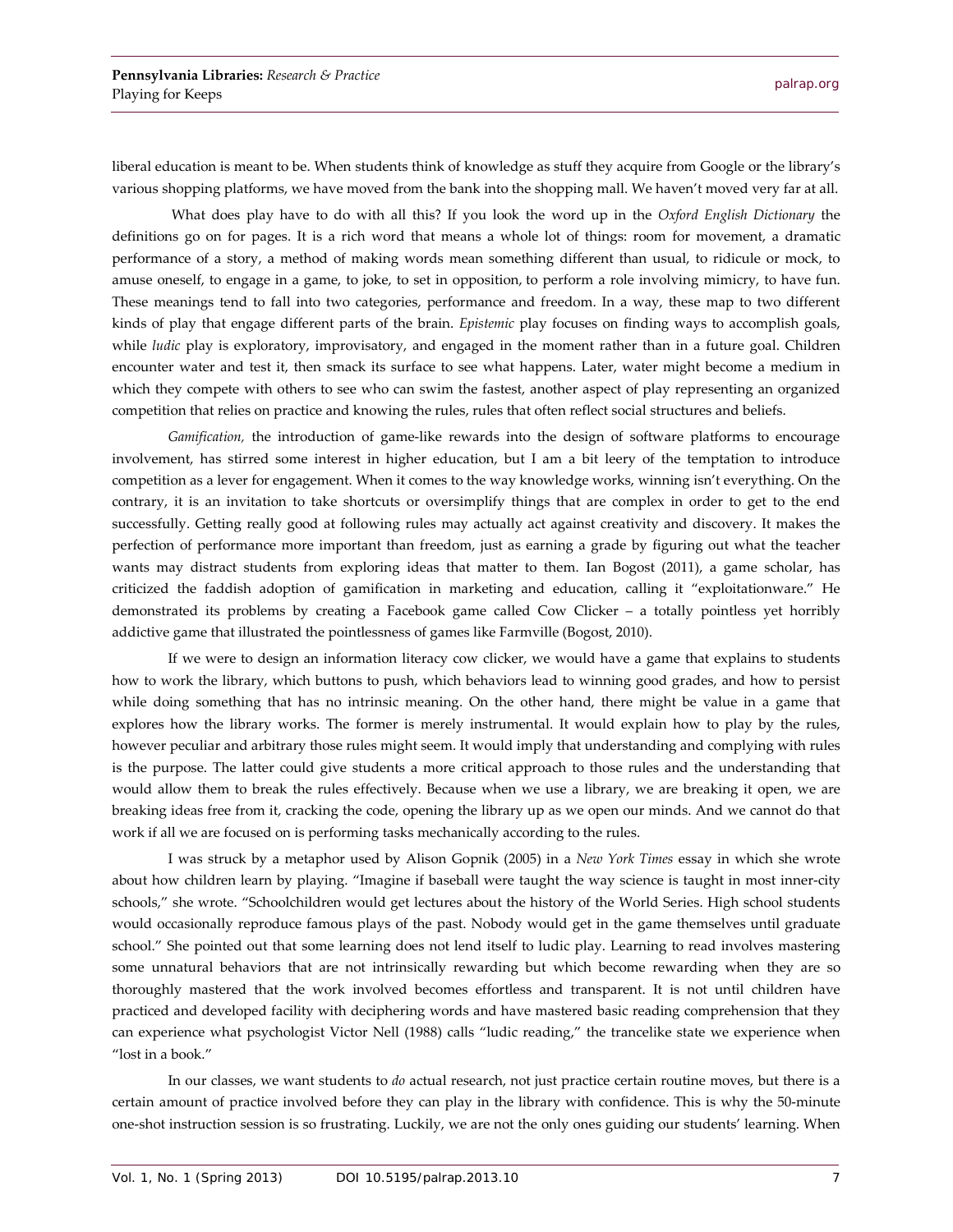we have a one-shot, we're simply helping them get ready to play. But as we do that, it is important to inject in the preparation the understanding that pushing the right levers, clicking buttons, and citing sources with precision is not the point. It is not about playing the part of a scholar, pretending to be someone you are not. It is about the freedom that comes from playing with ideas. It is a tricky balancing act – separating the epistemic game from the deeper, more serious, less goal-oriented, more exploratory play that is at the heart of authentic research.

We face a mirror image of this problem when it comes to our faculty. In higher education we have, to our shame, gamified research in the marketing sense of the word. Graduate students are schooled in the arbitrary rules of the game – you need to publish in this high-impact journal, even though we know the formula for measuring impact is flawed; you need to finely slice your research so you can get as many publications out of it as possible. The one who gets the most high-scoring lines on their CV wins. What is lost in the process is schooling in the purpose and ethics of research. Playing the game often interferes with sharing discoveries. And we know all too well that the artificial scarcity of published knowledge is interfering with scholarship.

This is why we need to be totally transparent about what it all costs, not just financially but culturally. When we become a wallet to pay for our communities' access to information so that they can advance their own careers – but a doctor in rural Pennsylvania cannot read the article that might help her diagnose and treat one of her patients – we have failed. When a conservation officer in Malawi cannot read new research about how to sustain fisheries that are needed to feed his people, then we have failed. When we spend four years teaching students to use proprietary databases, then cut them off the day they graduate, we have failed. Without access to scholarship, most of the people of the world are unable to play with ideas the way we know can make a difference. If ideas matter, if libraries make a difference, they should not be available only to the few.

The value of our profession and of the library as a social institution is that we are uniquely positioned to see the big picture, to recognize patterns in the ways societies create and share knowledge, to make knowledge accessible so that it can enable new knowledge. Our value is also in our public purpose: to defend intellectual freedom and to give everyone a chance to participate in that freedom.

How do we create libraries that support play in the best sense of word?

When I was staring at a blank page not long ago, wondering how to make a case for ludic libraries, I came across a book on urban public spaces, *The Ludic City* by Quentin Stevens (2007). In it he looks at how people lay claim to public space and make it their own, and they do so in a manner that is not what we usually think of when we think about urban development. He writes about public spaces as flexible, ambiguous, and continually redefined by their inhabitants. "Play," he says, "contains utopian impulses. It is non-exploitative and non-hierarchical. Play is subversive of social order . . . The experience of urban space is characterized by multiplicity, ambiguity, and contradictions, the unpredictable and the unfamiliar" (pp. 24-25). This sounds very much like a library, one that belongs to and is transformed by students, who are in turn transformed in ways nobody can quite predict. That kind of transformation requires that students learn how the library works, but once they are comfortable with both understanding and critiquing those rules, they can begin to improvise and explore. Stevens concludes, "play is the actualization of freedom, adventure, creativity, and discovery" (p. 218).

Libraries speak to people this way, as inhabitable spaces that enable freedom. They are on the one hand rule-bound, traditional, and rather mysterious. They are a little bit scary at first because they demand a certain amount of mastery from those who will penetrate their secrets. Yet we are there to help anyone who wants to play by giving them a chance to master the rules so that they can proceed to break them – playing with ideas in a way that offers freedom, freedom to think, to inquire, and to discover, not just to acquire information and be productive, but rather to engage in the seriously playful practice of freedom.